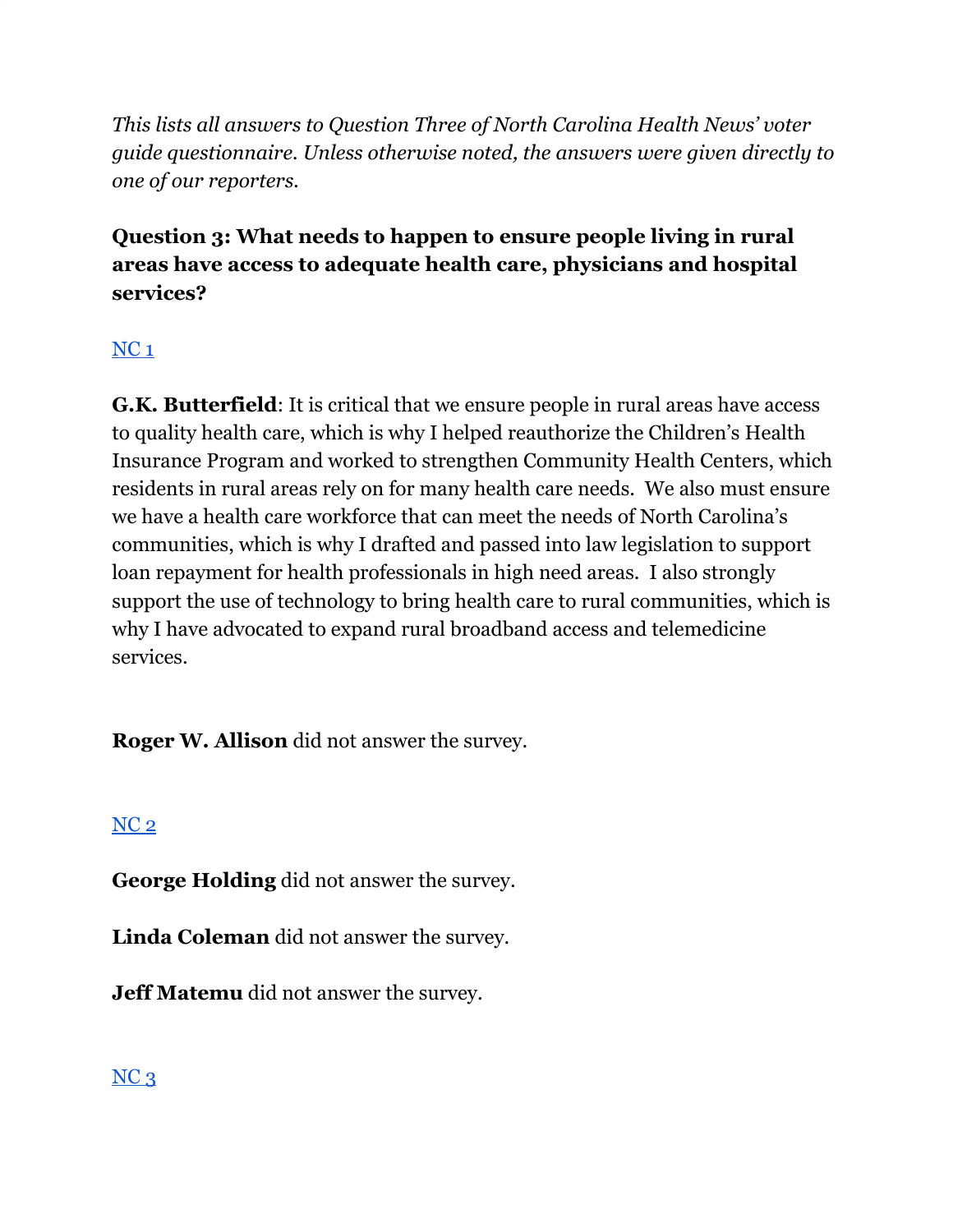#### **Walter Jones** did not answer the survey.

#### [NC](https://docs.google.com/document/d/1cAsotr6xS9I-V4NP1ueB3T1dzRsHO07YN2hMv9b4xU0/edit?usp=sharing) 4

**David Price: a.** Rural hospitals, as they've existed since the end of WWII, might not always the best way to provide rural health care anymore, but what comes in their place and what are you doing to make that happen?

**b.** What federal policies could be created to enhance the role of telemedicine?

I agree that Congress needs to address the issue of an inadequate access to rural health care. As a Member of the House Appropriations Committee, I have supported increased funding for various loan forgiveness programs for future health care professionals, including doctors, dentists, and nurses. I also believe that Congress needs to provide robust funding for federally qualified health centers (FQHCs), which can fill in the gaps between rural hospitals.

The Veterans Health Administration has done well incorporating telemedicine models into their health system, and I believe that it is something that private insurers should be working towards as well.

**Barbara Howe:** It is not the government's role to ensure that everyone have access to healthcare, but if the government would get out of the way, a truly free market heathcare system could offer much greater opportunity for most people to have access to adequate healthcare. As you mention in your question, telemedicine will be a greater part of our future healthcare system. The best thing government can do is to get out of the way and let the market blossom.

**Steve A. Von Loor** did not answer our survey.

#### $NC<sub>5</sub>$  $NC<sub>5</sub>$

**Virginia Foxx** did not answer the survey.

**DD Adams:** Of specific concern in the 5th District is access to healthcare. All but two of the counties within the District are rural and are challenged by closing hospitals and the lack of providers. I support: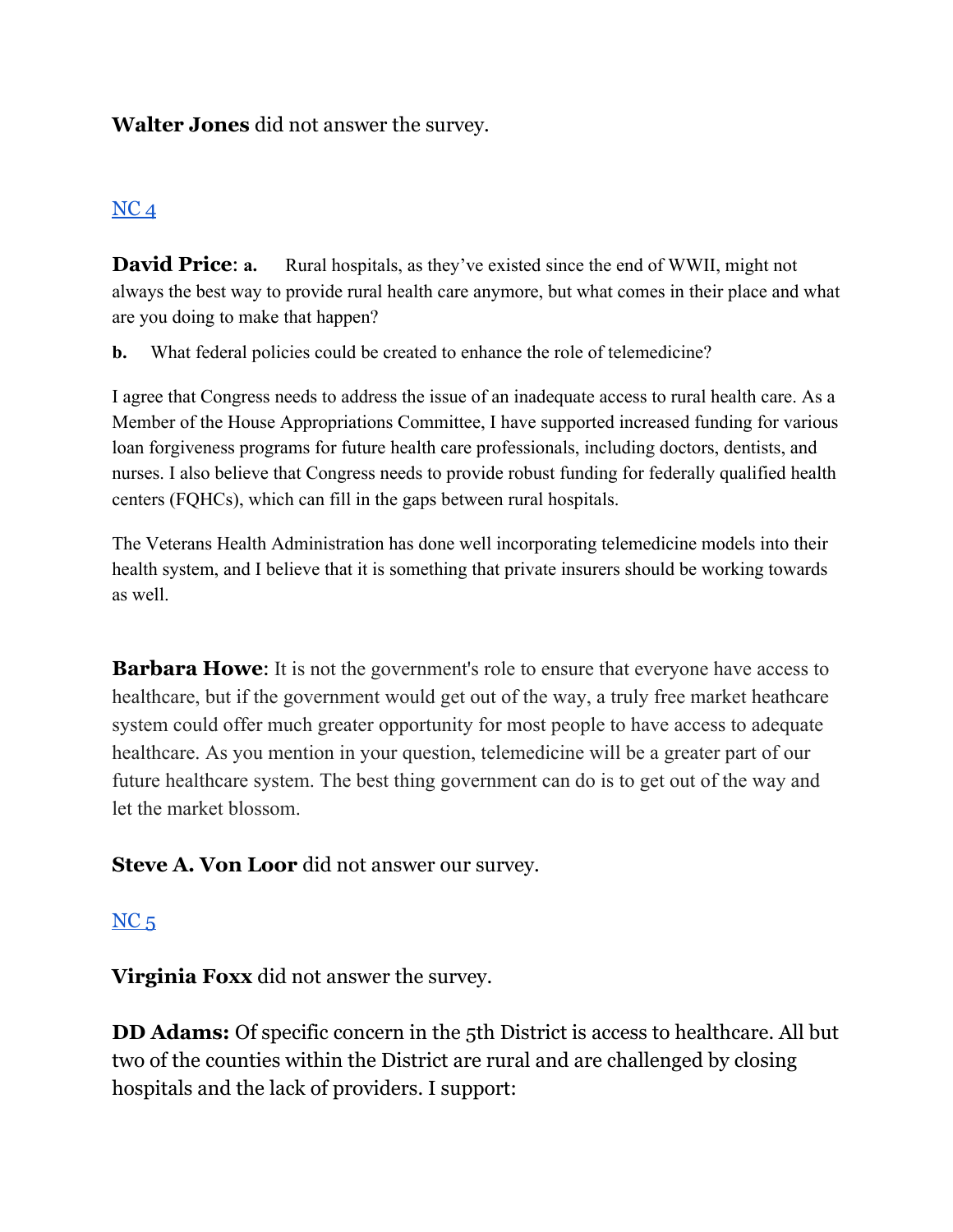- Promoting the use of community health workers to provide education, referral and follow-up, case management, and home visitation
- Increasing funds for non-profit healthcare organizations
- Providing higher education financial incentives for those serving underserved areas;
- Facilitating the delivery of consultative, diagnostic, and treatment services using telemedicine for patients who live in areas with limited access to care
- Promote competition in the healthcare industry by allowing more kinds of medical professionals to provide care (e.g. nurse practitioners, PAs, etc.) through an overhaul of medical licensure and "scope of practice" laws
- Allow the U.S. government to negotiate drug prices

### [NC](https://docs.google.com/document/d/1cAsotr6xS9I-V4NP1ueB3T1dzRsHO07YN2hMv9b4xU0/edit?usp=sharing) 6

**Mark Walker** did not answer our survey.

**Ryan Watts** did not answer our survey.

#### [NC](https://docs.google.com/document/d/1QKoGh33FjmS89YNY1wDfJ6fB9ikH0fC117WjizExMhc/edit?usp=sharing) 7

**David Rouzer** did not answer the survey.

**Dr. Kyle Horton**: Our rural hospitals are disproportionately dependent on Medicare and Medicaid, as our population is aging and economies have not grown with good-paying jobs in much of rural America. Unfortunately, as Washington politicians have gutted Medicare and Medicaid, including cutting back on provider reimbursements, many of our rural hospitals are threatened financially. I've also worked in emergency care, and know how important it is to have rural hospitals and emergency rooms open—accidents are a leading cause of death in rural America because of distance to care. We must strengthen Medicare and Medicaid, as well as provider reimbursement in rural America so that providers continue practicing in medically underserved areas. We should allow student loan forgiveness and invest in scholarships and training opportunities for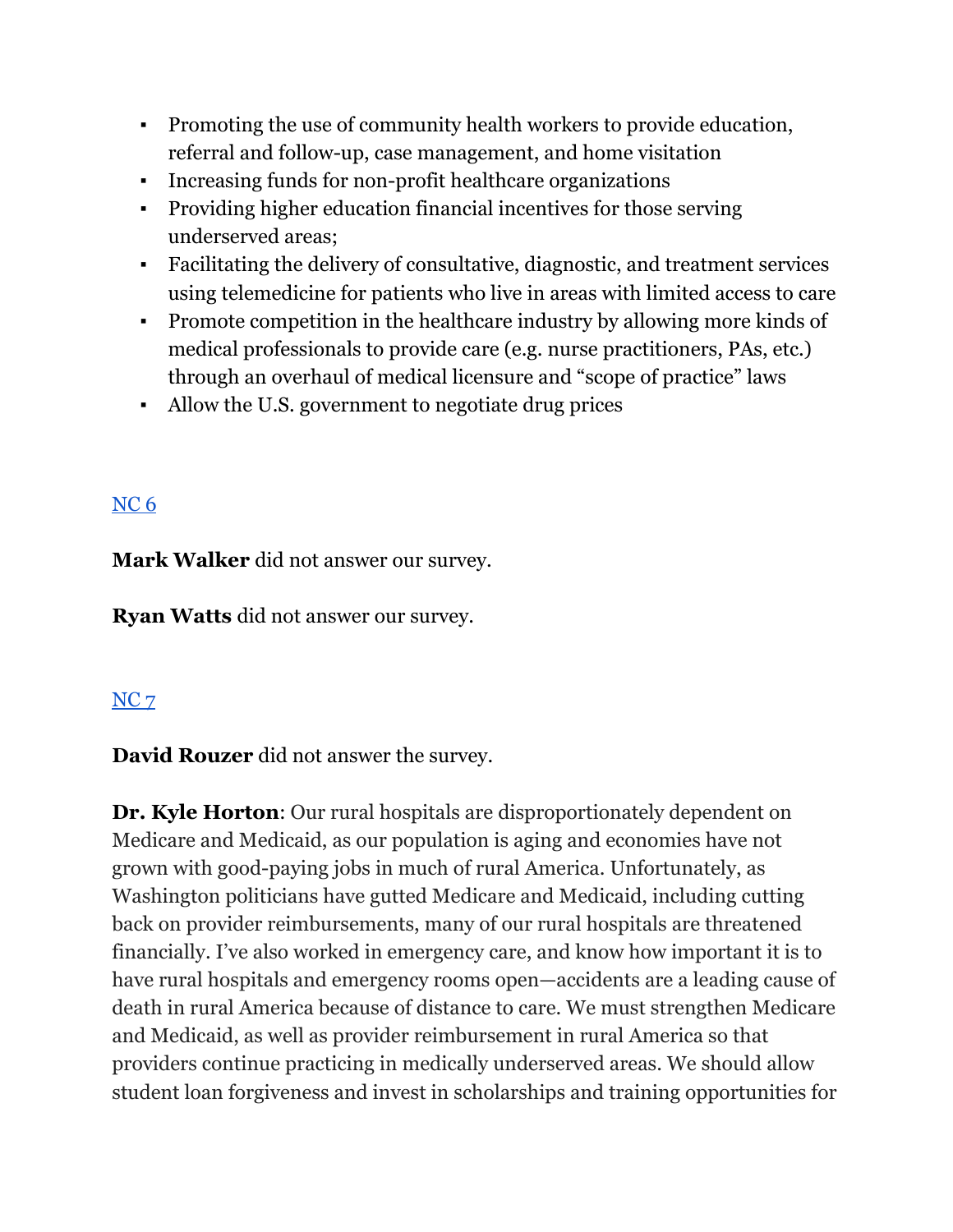those who choose to practice in rural areas. I also support direct federal protections and block grants to maintain access to emergent care, evidence-based burn care, and other safety net care because every American deserves quality health care no matter where they live.

# [NC](https://docs.google.com/document/d/1cAsotr6xS9I-V4NP1ueB3T1dzRsHO07YN2hMv9b4xU0/edit?usp=sharing) 8

**Richard Hudson** did not answer our survey.

**Frank McNeill** did not answer our survey.

# [NC](https://docs.google.com/document/d/1cAsotr6xS9I-V4NP1ueB3T1dzRsHO07YN2hMv9b4xU0/edit?usp=sharing) 9

**Mark Harris**: There's a proposal that has been on the table with the farm bill that would require individuals that are physically able to either be getting a job, in school, or in job training in order to continue to receive food stamps. I think that was a great proposal, [but I'm] not sure that it's going to actually pass. I think the Democrats have somewhat held that up over that one issue. I'm not quite sure what the future of that holds.

I think the goal is for people that are on food stamps to not be reliant on them and to get off of them eventually. That should be the goal of any of our programs, for folks that are physically able to work. I think that is probably something that will come in the future, and I certainly would be in favor of.

**Dan McCready**: Folks in rural North Carolina deserve better access to quality, affordable healthcare. We need to expand Medicaid, provide incentives for newly trained doctors and nurses to work in more rural areas, and have reasonable tort reform.

**Jeff Scott**: I advocate a consumer-driven health care system, a model that applies across the board to both rural and urban constituencies. There is no substitute for allowing broad personal and business choices to determine how the health care industry operates. Physicians choose where they can best ply their trade, hospital interests choose real estate services to find the best locations and customers choose services that they hope are at least "adequate" to meet their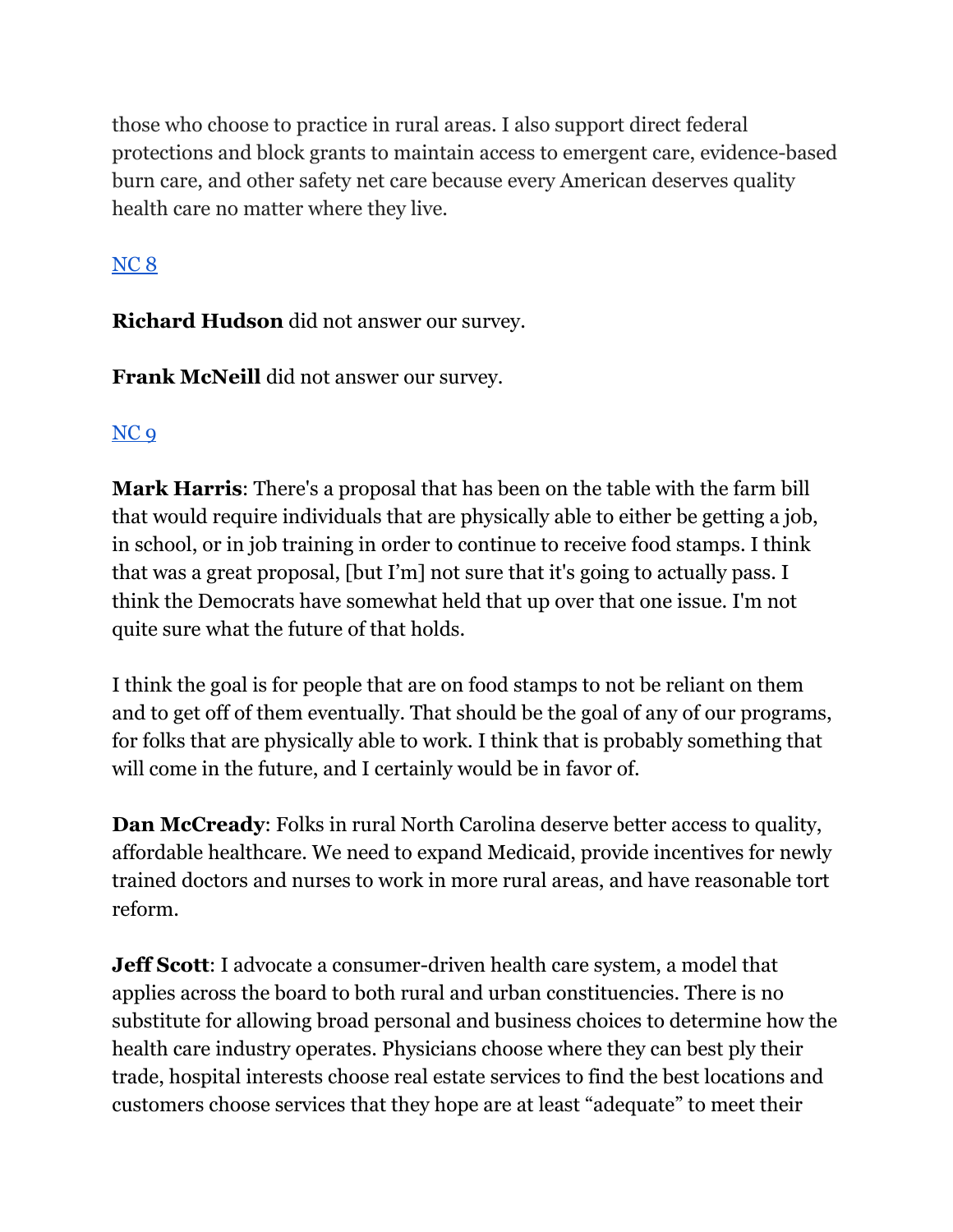needs. I have no opinion on whether telemedicine is good or bad. The federal government should have very little control over how people choose to interact with their doctor. The industry itself can prescribe standards and best practices, but there is no reason for the law to limit consumer choice. Other forms of protectionism built into the health care industry also raise costs, such as the artificial limits on doctors. American doctors overall earn twice as much as their European counterparts but there is not a significant difference in health outcomes. I advocate liberalizing the market for talent, among other reforms, to constantly raise productivity and reduce costs.

# [NC](https://docs.google.com/document/d/1EwcDTcuh6JGaw8mrxqMd1mif60VC1AoJttBCXQFIKtA/edit?usp=sharing) 10

**Patrick McHenry** did not answer our survey.

**David Wilson Brown**: I think single payer will make a big difference on that. I think a big reason why so many of our rural community hospitals have been closing is there's not a strong financial motive—many of the people in those areas can't afford private insurance. If everyone was insured, that would give a more level playing field. Those in the rural communities could have access to hospital care that would be financially viable to those private institutions. If it comes to it, the government needs to subsidize to make those [hospitals] available.

I think there are probably some good potentials with [telemedicine]. I'm an IT guy. I've already talked about using video conferencing to help keep in better touch with my constituents, but I certainly think that that is an option to explore to free some doctors up to reach some areas that are under serviced.

# [NC](https://docs.google.com/document/d/1EwcDTcuh6JGaw8mrxqMd1mif60VC1AoJttBCXQFIKtA/edit?usp=sharing) 11

**Mark Meadows** did not answer our survey.

**Clifton B. Ingram** did not answer our survey.